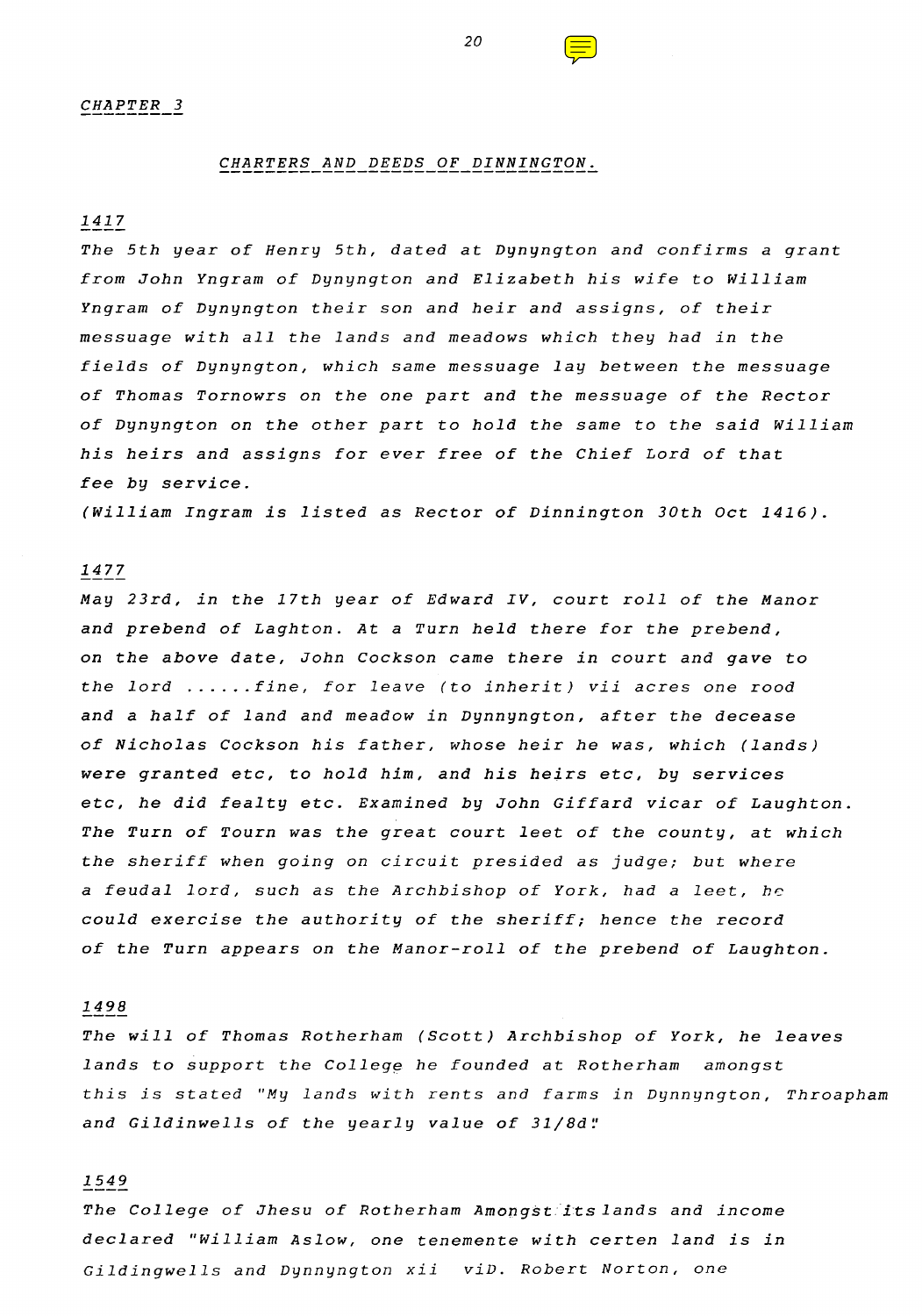*tenemente with certen lands there xxviis. viiid. in all the said towne xls. iid.*

# 1560

*Part of the possession of Jesus in Rotherham firm of a messuage and 52 acres of arable, meadow, and pasture land, in Gildingwells and Dynnyngton, with 21 swaithes of meadow in different parcels, in "Le Mayneings" There in the Tenure of William Aslowe and Robert Norton rent 40s. 2d.*

*"The Quenes Matie hath no more landes in the village aforsayed in the righte of the sayd late Colledge of Rotherham.*

#### 1564

October 21st, in the 6th year of Elizabeth.

*Court-roll of the Manor and prebend of Laughton. At a great court with view of frankpledge of the reverend master Richard Barnes professor of theology and prebendary of the prebend of Laughton aforesaid, held there on the above date, came Thomas Cockeson son and heir of Robert Cockeson of Dynnyngton deceased and took of the Lord a messuage and seven acres one rood and a half of land and meadow etc, in Dynyngton aforesaid, by fealty suit of court and by yearly rent of xiiiid halfpenny, and prayed to be admitted tenant, to whom the Lord etc, granted seisin; to hold to him his heirs and assigns, according to the custom of the Manor, for ever; paying yearly to the Lord prebendary aforesaid and his successors xiiiid halfpenny and other services owing etc, and whenever fell to the Lord his relief xiiiid halfpenny, he did fealty in full court and was admitted tenant. A prebend is a stipend or salary granted from the funds of a Cathedral or College, to maintain a priest or prebendary; it may be either simple or with dignity, the former is limited to a cash payment and the latter is both a stipend and a jurisdiction, as in the case of Laughton. Henry 1, early in his reign and soon after taking possession of Tickhill Castle and Honour, gave the Church of Laughton, to the canons of York, together with its lands rights and immunities, which apparently included the Manor of Laughton; which, after being held for generations by the family of Segrave, passed to Gilbert Earl of Shrewsbury, and it seems probable that in the time of the Segraves, Dinnington or that part of it which was not held of the Lordship of Conisbrough, became a subsidiary Manor of Laughton;*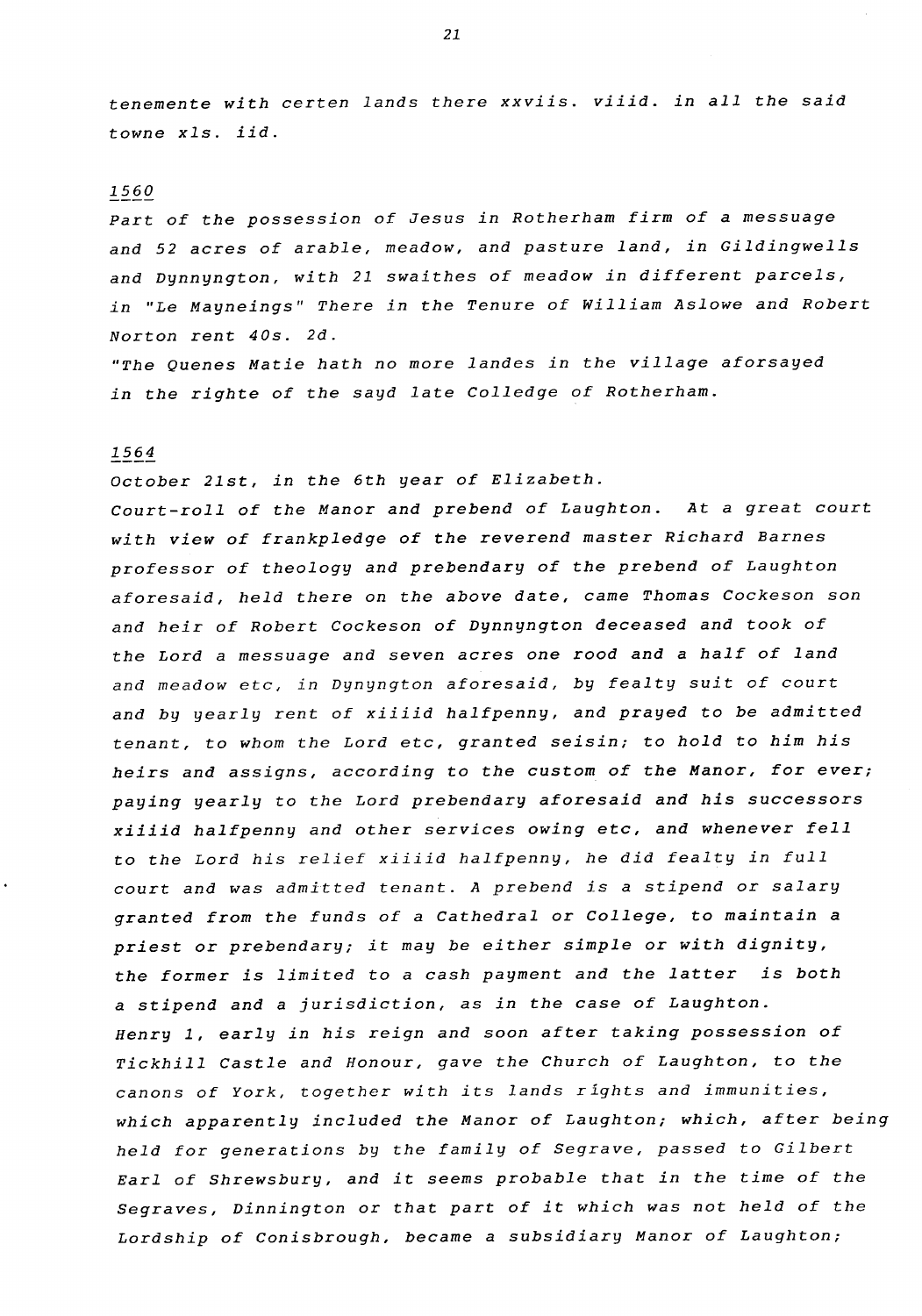*as in 1683 John Athropp clerk held a great court baron of his Manor of Dinnington; and in 1722 Henry Athorpe gentleman, held a court baron there. Further in 1778, when the commons and waste lands of Dinnington were being enclosed, Robert Athorpe Esquire claimed to be Lord of the Manor, as a subsidiary Manor of Laughton, and was allowed one sixth of the waste. At that time, representatives of the Howard family claimed to be Lords paramount in Dinnington.*

#### 1565

February 4th in the 8th year of Elizabeth. *Charter confirming a grant to George Mounteforde of Dinnington in the County of York, Gentleman, to Lancelot Mounteforde of Kylnehyrst in the said County, Gentleman, of all that his cottage and half an acre of arable land with appurtenances lying and being in Suyntone and in fields of the same in the Parish of Wath.*

# 1576-7

March 7th, in the 19th year of Elizabeth.

Surrender and Admittance copy-court-roll of the Manor and prebend *of Laughton. At a great court of the reverend master William Palmerclerk, professor of theology and prebendary of the prebend of Laughton, held there before Richard Shirebrok the steward, came George Monox Esquire and surrendered* etc, by *the hand of Robert Harrison and Thomas Harrison Gentleman, tenants of that Manor, a messuage with all buildings etc, and seventy seven acres of land meadow and pasture etc, in Dinnington, within the jurisdiction of that court; to the use of James Tomson his heirs and assigns for ever, to whom the Lord etc, granted seisin; to hold to him and his heirs, of the Lord, fine for entry xiis. xd, he did fealty and was admitted tenant. Examined by R Shyrebroke. (Dinnington is here described, as being within the jurisdiction of the great court of the Lord of Laughton Manor; but, at the date of this surrender, part of Dinnington had become a subsidiary Manor of Laughton).*

### 1583-4.

January 9th, in the 26th year of Elizabeth. *Surrender and Admittance copy-court-roll of the Manor and prebend of Lawghton, of the reverend master William Palmer clerk, professor of theology and prebendary of the prebend of Lawghton. At a great court held there on the above date, before Richard Sherbroke the steward of the court, came James Tomson in person and surrendered etc a messuage with all buildings etc, and seventy seven acres*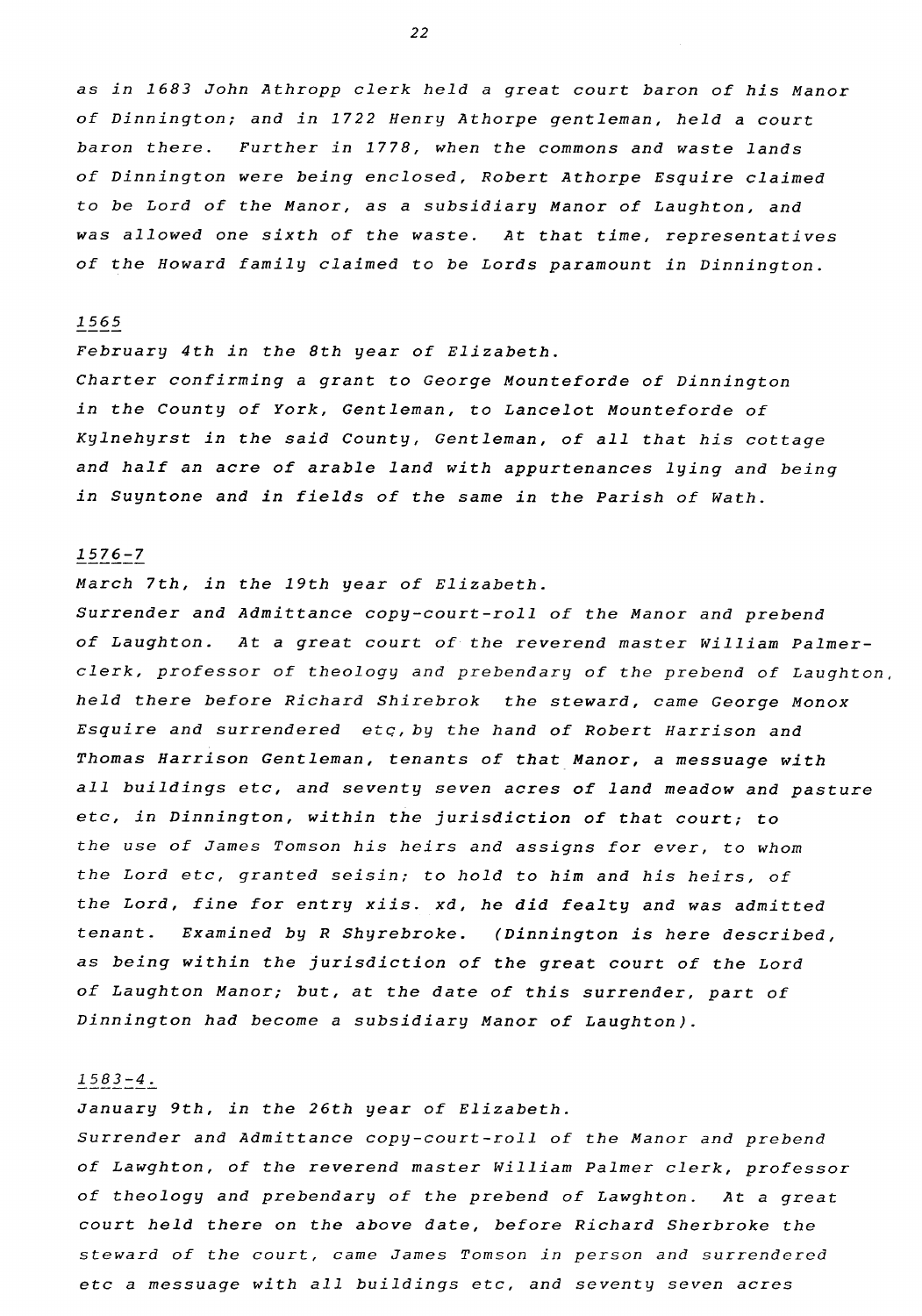*of land meadow and pasture etc in Dynnyngton, within the jurisdiction of that court; to the use of him the aforesaid James for life, with remainder to the use of Margaret Tomson his daughter in tail and in default, to the right heirs of him James for ever, to whom the Lord granted seisin; to hold in form aforesaid at the will of the Lord, according to the custom of that Manor; fines for entry, by the aforesaid James xiis x d and by the aforesaid Margaret xii s x d; they did fealty and were admitted tenants. Examined by Richard Shyrebroke.*

*The Abstract of the Title of the Manor of Donnington, alias* Dinnington Com E Bod and of lands in Dinnington, Geldinwells,, *Tropha, South Anston, North Anston etc.*

### Parch 31 Eliza Nol (1588-9

*A copy of a ffine of lands in Dynnington Com Ebod (inter alia). Between George Earl of Shrewsbury and Rogor Sheldon and Anthony Blyth Gent, William Blyth Gent, and Gertrude wife of Defores.*

### 1591

### May 26th, in the 33rd year of Elizabeth.

Surrender and Admittance copy-court-roll of the Manor and *prebend of Laughton. At a great court of the reverend master William Palmer clerk, professor of theology, prebendary of the prebend of Laughton, held there on the above date, before Richard Sherbroke the steward of the court, came John Bowker, by Francis Ellis and Robert Bayles customary tenants of that Manor and surrendered etc, all that land which Thomas Coxon held of the Lord of that Manor to wit, all that (land) which Thomas Coxon, by the hand of the said Francis Ellis and a certain James Greaves on the 28th day of June in the 29th* year *of Elizabeth then surrendered to the use of the said John Bowker, to the use of Katterine Bowker his wife; to hold the same to the aforesaid Katterine and her assigns at the will of the Lord, according to the form and effect of a certain indenture made between the aforesaid Thomas Coxon of the one part and a certain George Chesshier of the other part, bearing date the 24th May in the 25th year of Elizabeth; to which Katterine the Lord by his steward granted seisin of all that aforesaid land, by the rod, to hold the same to the aforesaid Katterine and her assigns in manner and form aforesaid, according to the custom of the Manor, by services etc, fine for entry xiiiid and one halfpenny; she did fealty and was admitted tenant. Examined by Richard Sherbroke*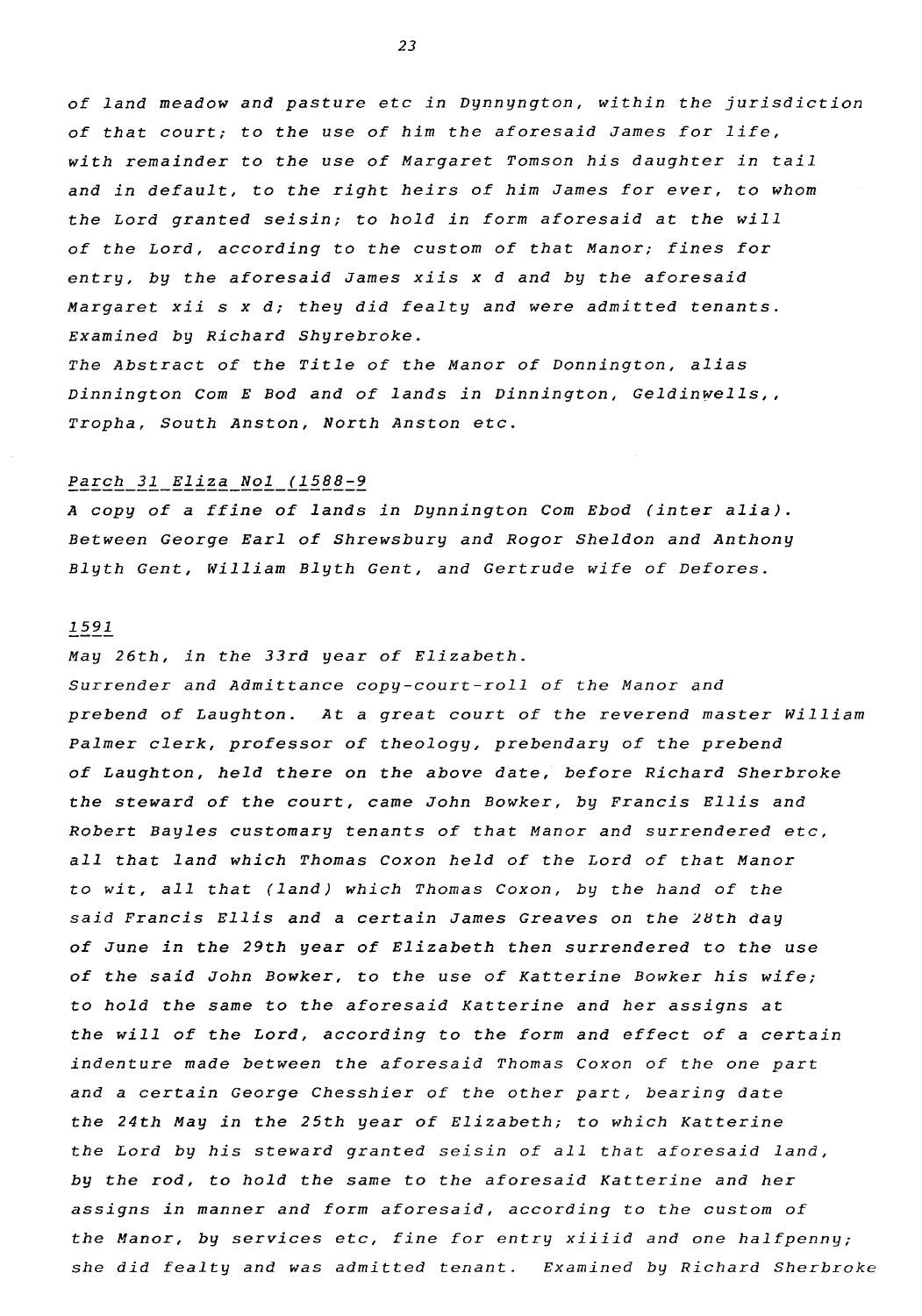November 10th, in the 40th year of Elizabeth. *Confirming a grant from Richard Drewe of Harwell Hill in the Parish of Everton in the County of Nottingham yeoman, Ann his wife, Thomas Drewe his son and heir of them Richard and Ann and Francis Ellys of Dinnington in the County of York yeoman to John Marshall of Dinnington aforesaid his heirs and assigns for ever, of all those messuages buildings gardens orchards tofts crofts lands and tenements woods underwood heath gorse rents services etc, situate lying and being in Dinnington aforesaid and then in the occupation of him John Marshall or his assigns, which tenements and premises were then formerly the inheritance of Thomas Cockson of Dinnington aforesaid then lately deceased, father of the said Ann, and descended after the decease of him Thomas, either to the same Ann or to a certain elder son of them Richard and Ann, then lately deceased, either by right of inheritance or by dower, feoffment or grant of him Thomas Cockson, while he lived; to hold all and singular the same premises unto and to the use of the aforesaid John Marshall his heirs and assigns for ever, holding of the chief Lords of that fee by services etc, warranty of title, appointment of Robert Bayles of Dinington aforesaid yeoman and the aforesaid Francis Ellys as attorneys to give possession and seisin. Witnesses; Roger Fretwell, Clement Marshall, James Ellis, Gilberte and John Cockson.*

### 1599

1598.

October 2nd, in the 41st year of Elizabeth. *Quitclaim by Richard Legatt of Bruckhowse within the Parish of Laughton in the county of York yeoman to John Marshall of Dynnyngton in the said county yeoman his heirs and assigns, of all right title etc of and in a fourth part of all those lands etc lying in Dynnyngton aforesaid, then formerly of Thomas Cockson lately of Dynnyngton but then deceased and then in the tenure of the said John Marshall, which fourth oart had descended to him (Richard Legatt) after the death of William Drew then lately of Harwell Hill in the county of Nottingham or after death of Ann Drew his wife or either of them.*

## 1600

July 24th, in the 42nd year of Elizabeth.